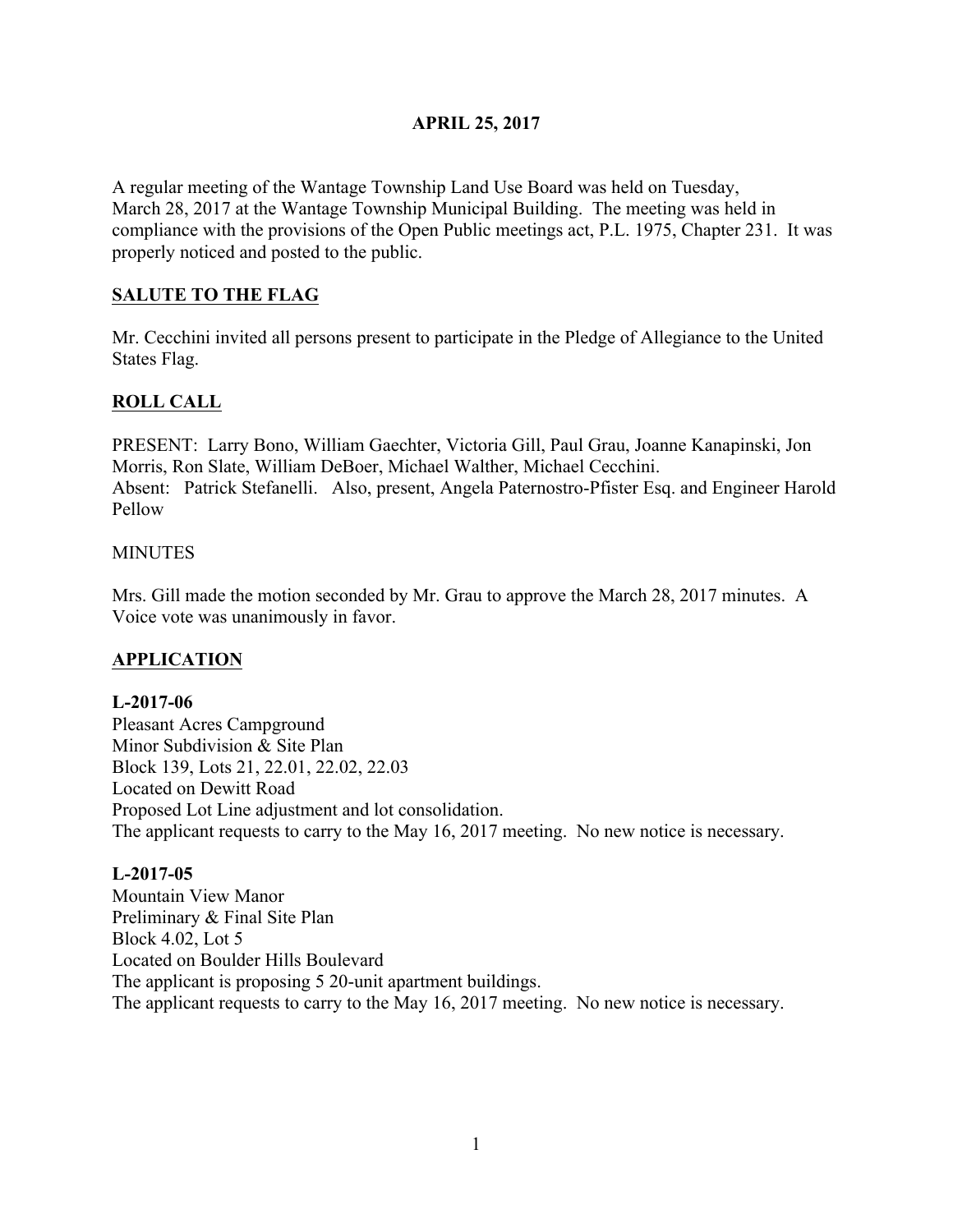## **Eastern Concrete Materials at Bicsak Properties Yearly Update**

Eastern Concrete came before the board for their yearly update. This is their second review in a five-year plan presented two years ago.

Ms. Paternostro-Pfister swore in Engineer Alan Campbell of Branchville NJ., represented by Attorney William Hinkes. Mr. Campbell discussed four exhibits. A-1 is the Existing Conditions/Under Construction. A-2 is the Area III Operations Plan A-3 is the Area II Active Removal Areas for 2016 A-4 is the Site Plan for Area I Restoration Plan with a Spring 2017 Status

Mr. Campbell discussed finalizing the move of the operations from Area I to Area III. The stockpiles and scale in Area I will be utilized until the scale is constructed in Area III. The anticipated date of the scale removal is summer of 2017. The berm will be maintained until the scale is constructed in Area III, after which, the aggregate berm of gravel will be removed. Area I is expected to be top soiled and seeded in Spring of 2017. All sales and scales will be off of the Blair Road entrance. A sewer pump station will be installed in Area I. Mr. Campbell stated they are considering leaving some of the infrastructure, temporally, as they are developing Area I. For example, the gravel area could be used as a construction staging area for a future tenant. If there is any interim use, the applicant would come before the board as an independent applicant. Eastern Concrete will follow the direction of the Board.

Due to the considerable grading and restoration on the existing site, the relocation of the crushing screening and scale house to the Blair Road entrance, Mr. Pellow recommended Mr. Campbell to come before the board with new site plans showing where rock and soil removal will take place and all of the equipment, grading and access roads.

## **L-2017-04**

GDS Enterprises, LLC Preliminary & Final Site Plan Block 18, Lot 12.07 Located on County Route 565 The Applicant is proposing to construct a 10,855 square foot addition Required Variances:

- Lot coverage: 50 % permitted and 54.3 % proposed.
- Seventy-nine (79) spaces are required and 38 spaces are proposed.
- Parking space size required is 10 x 20 and 9 x 18 is proposed

Thomas Molica Esq. of 25 Lindsley Dr. Morristown, NJ represents GDS Foods on the site plan approval for the expansion. The professionals made brief presentations throughout the evening. Ms. Paternostro-Pfister swore in Thomas Graham, PE Bowling Green Parkway, Lake Hopatcong, NJ, David Smith, architect, Jessup Road, Warwick, NY, and Dawn Licata, managing partner at GDS Foods, Wantage NJ.

Mr. Graham discussed exhibit A-1 the site plan showing the proposed addition as well as the existing building and the area surrounding the building.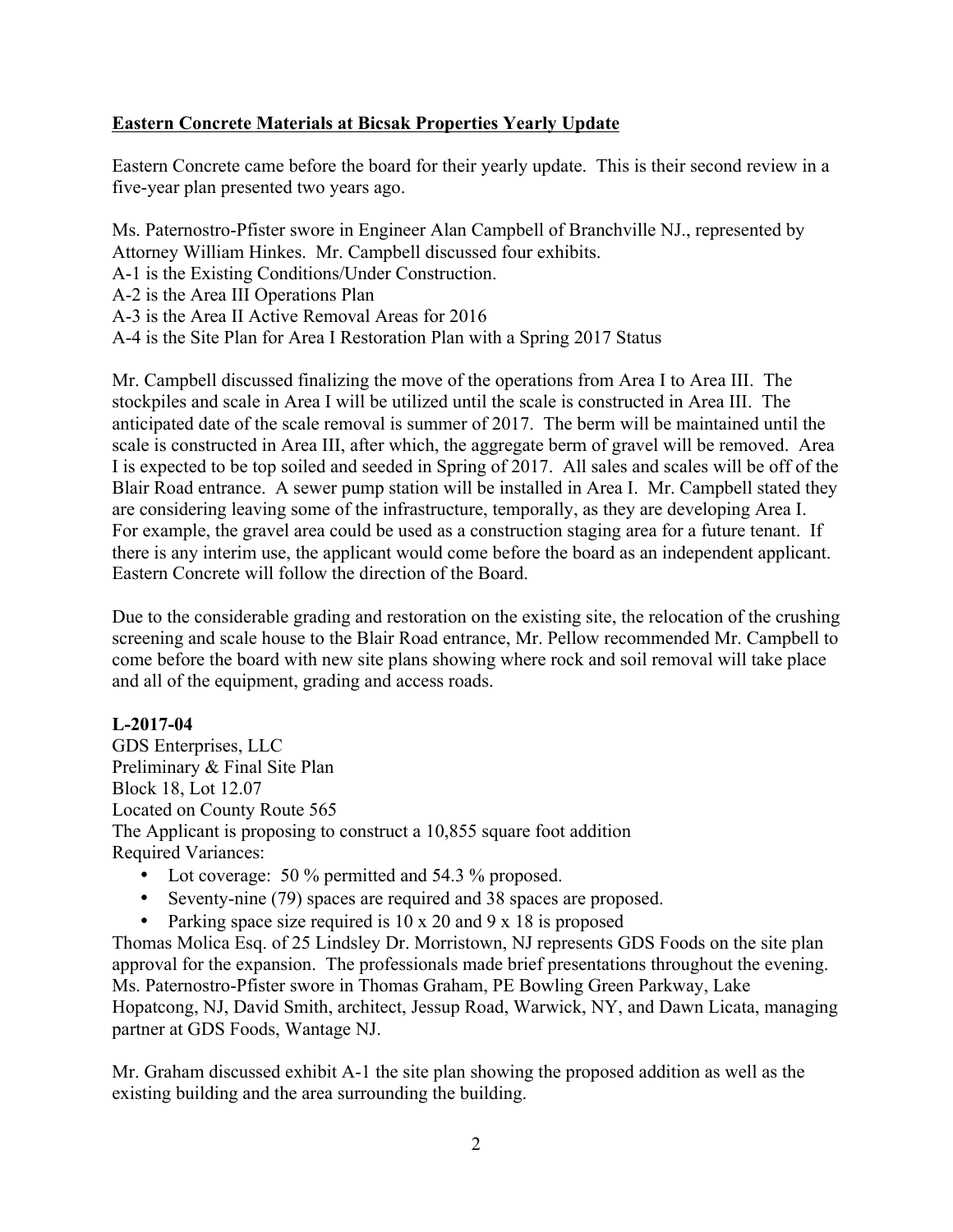He discussed the reconfiguration of the loading bays and increasing the number of loading bays to five in the rear of the building. The new layout allows for two tractor trailers to deliver at one time during the day, in the evening it allows for the loading of four trucks. The current layout of the building is not efficient for the operation. They plan on adding more refrigeration and reconfigure the interior of the building. GDS Foods is not planning on hiring more employees, or purchasing additional trucks, just increase the efficiency of the operation. Without the expansion, they will not be able to stay in the building. They like the location and would like to continue operations in Wantage.

Mr. Graham went on to discuss the number of parking spaces and the number of employees. If every employee was on site at the same time, they would need 33 spaces, they have 38. Many employees are shift workers, and outside sales people. Mr. Pellow paid a visit and stated 18 of the 38 spaces were utilized. Mr. Graham discussed the township ordinance verses the industry standard size parking spaces. By keeping the parking spaces smaller it will keep the impervious coverage to a minimum. The building height is within the 'airport hazard zone' requirements. All trees that are removed will be replaced. There will be no change in employees so there will not be any changes in the amount of water needed, as well as no additional requirements on the septic system.

The existing well will be in the envelope of the building addition, a new well is needed and will provide the same amount of outflow.

The hours of operation for the food distribution facility are  $5:00 \text{ am } -3:00 \text{ am }$  Monday through Friday,  $12:00 \text{ pm} - 5:00 \text{ pm}$  Sunday. The retail grocery hours are  $9:00 \text{ am} - 5:00 \text{ pm}$  Monday through Friday.

The location and size of the sign will stay the same.

Dawn Licata a managing partner of GDS offered testimony regarding the operation of the business. In the entrance area where you first walk in, there is a small retail area. Customers may come in and purchase anything that is available for sale in the warehouse. She explained the retail sales equate to approx. \$500.00 per week. In the retail area, commercial size items are offered for sale. Items that are kept in the warehouse are retrieved by employees. Board members Cecchini, Grau and Gill stated they never realized retail was available. Dave Smith, the architect, summarized the building expansion. The building has had previous

expansions. The aesthetic will remain the same, they plan is to match the block, metal and color of the existing building. There will be a new handicap ramp added to the front of the building according to ADA compliance.

The same 'one way' circulation pattern in the driveway that exists now, will remain.

Mayor Jon Morris said he met with Mr. Licata a few months ago. Mr. Licata explained this project is key for the business to remain in this town. Mayor Morris stated GDS affords limited impact to the neighborhood, the business is a good neighbor and a good tax ratable. Mr. Bono remined the Board the company contributes to the community such as civic and sports groups.

Mr. Cecchini opened the meeting to the public, there being no one who wished to comment, Mr. Cecchini opened the meeting to the board again for any comments.